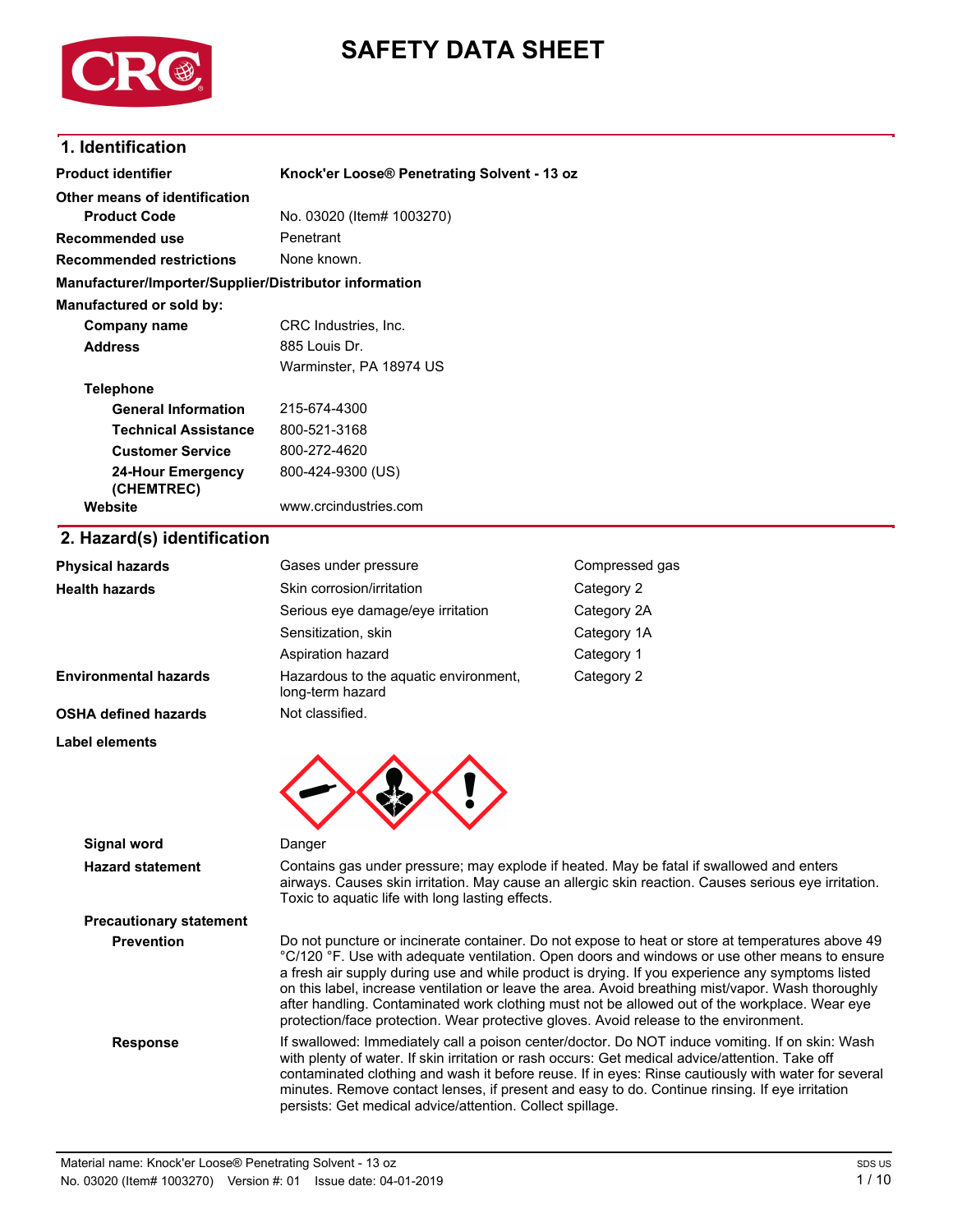| <b>Storage</b>                               | Store locked up. Protect from sunlight. Store in a well-ventilated place. Exposure to high<br>temperature may cause can to burst. |
|----------------------------------------------|-----------------------------------------------------------------------------------------------------------------------------------|
| <b>Disposal</b>                              | Dispose of contents/container in accordance with local/regional/national regulations.                                             |
| Hazard(s) not otherwise<br>classified (HNOC) | None known.                                                                                                                       |
| <b>Supplemental information</b>              | None.                                                                                                                             |

# **3. Composition/information on ingredients**

## **Mixtures**

| <b>Chemical name</b>                            | Common name and synonyms | <b>CAS number</b> | %         |
|-------------------------------------------------|--------------------------|-------------------|-----------|
| distillates (petroleum), hydrotreated<br>middle |                          | 64742-46-7        | $40 - 50$ |
| dipropylene glycol methyl ether<br>acetate      |                          | 88917-22-0        | $5 - 10$  |
| dipropylene glycol n-propyl ether               |                          | 29911-27-1        | $5 - 10$  |
| turpentine, oil                                 |                          | 8006-64-2         | $5 - 10$  |
| 2,6-dimethyl-4-heptanone                        |                          | 108-83-8          | $3 - 5$   |
| fatty ester                                     |                          | Proprietary       | $3 - 5$   |
| carbon dioxide                                  |                          | 124-38-9          | $1 - 3$   |
| distillates (petroleum), hydrotreated<br>light  |                          | 64742-47-8        | $1 - 3$   |
| naphtha (petroleum), hydrotreated<br>heavy      |                          | 64742-48-9        | $1 - 3$   |
| pine oil                                        |                          | 8002-09-3         | $1 - 3$   |

Specific chemical identity and/or percentage of composition has been withheld as a trade secret.

| 4. First-aid measures                                                        |                                                                                                                                                                                                                                                                       |
|------------------------------------------------------------------------------|-----------------------------------------------------------------------------------------------------------------------------------------------------------------------------------------------------------------------------------------------------------------------|
| <b>Inhalation</b>                                                            | Move to fresh air. Call a physician if symptoms develop or persist.                                                                                                                                                                                                   |
| <b>Skin contact</b>                                                          | Remove contaminated clothing immediately and wash skin with soap and water. In case of<br>eczema or other skin disorders: Seek medical attention and take along these instructions. Wash<br>contaminated clothing before reuse.                                       |
| Eye contact                                                                  | Immediately flush eyes with plenty of water for at least 15 minutes. Remove contact lenses, if<br>present and easy to do. Continue rinsing. Get medical attention if irritation develops and persists.                                                                |
| Ingestion                                                                    | Call a physician or poison control center immediately. Rinse mouth. Do not induce vomiting. If<br>vomiting occurs, keep head low so that stomach content doesn't get into the lungs.                                                                                  |
| <b>Most important</b><br>symptoms/effects, acute and<br>delayed              | Aspiration may cause pulmonary edema and pneumonitis. Severe eye irritation. Symptoms may<br>include stinging, tearing, redness, swelling, and blurred vision. Skin irritation. May cause redness<br>and pain. May cause an allergic skin reaction. Dermatitis. Rash. |
| Indication of immediate<br>medical attention and special<br>treatment needed | Provide general supportive measures and treat symptomatically. Keep victim under observation.<br>Symptoms may be delayed.                                                                                                                                             |
| <b>General information</b>                                                   | Ensure that medical personnel are aware of the material(s) involved, and take precautions to<br>protect themselves. Wash contaminated clothing before reuse.                                                                                                          |

## **5. Fire-fighting measures**

| Suitable extinguishing media                                     | Water fog. Foam. Dry chemical powder. Carbon dioxide (CO2).                                                                                                                              |
|------------------------------------------------------------------|------------------------------------------------------------------------------------------------------------------------------------------------------------------------------------------|
| Unsuitable extinguishing<br>media                                | Do not use water jet as an extinguisher, as this will spread the fire.                                                                                                                   |
| Specific hazards arising from<br>the chemical                    | Pressurized container may rupture when exposed to heat or flame. During fire, gases hazardous to<br>health may be formed.                                                                |
| Special protective equipment<br>and precautions for firefighters | Self-contained breathing apparatus and full protective clothing must be worn in case of fire.                                                                                            |
| Fire-fighting<br>equipment/instructions                          | In case of fire: Stop leak if safe to do so. Move containers from fire area if you can do so without<br>risk. Containers should be cooled with water to prevent vapor pressure build up. |
| <b>General fire hazards</b>                                      | Contents under pressure. Pressurized container may rupture when exposed to heat or flame.                                                                                                |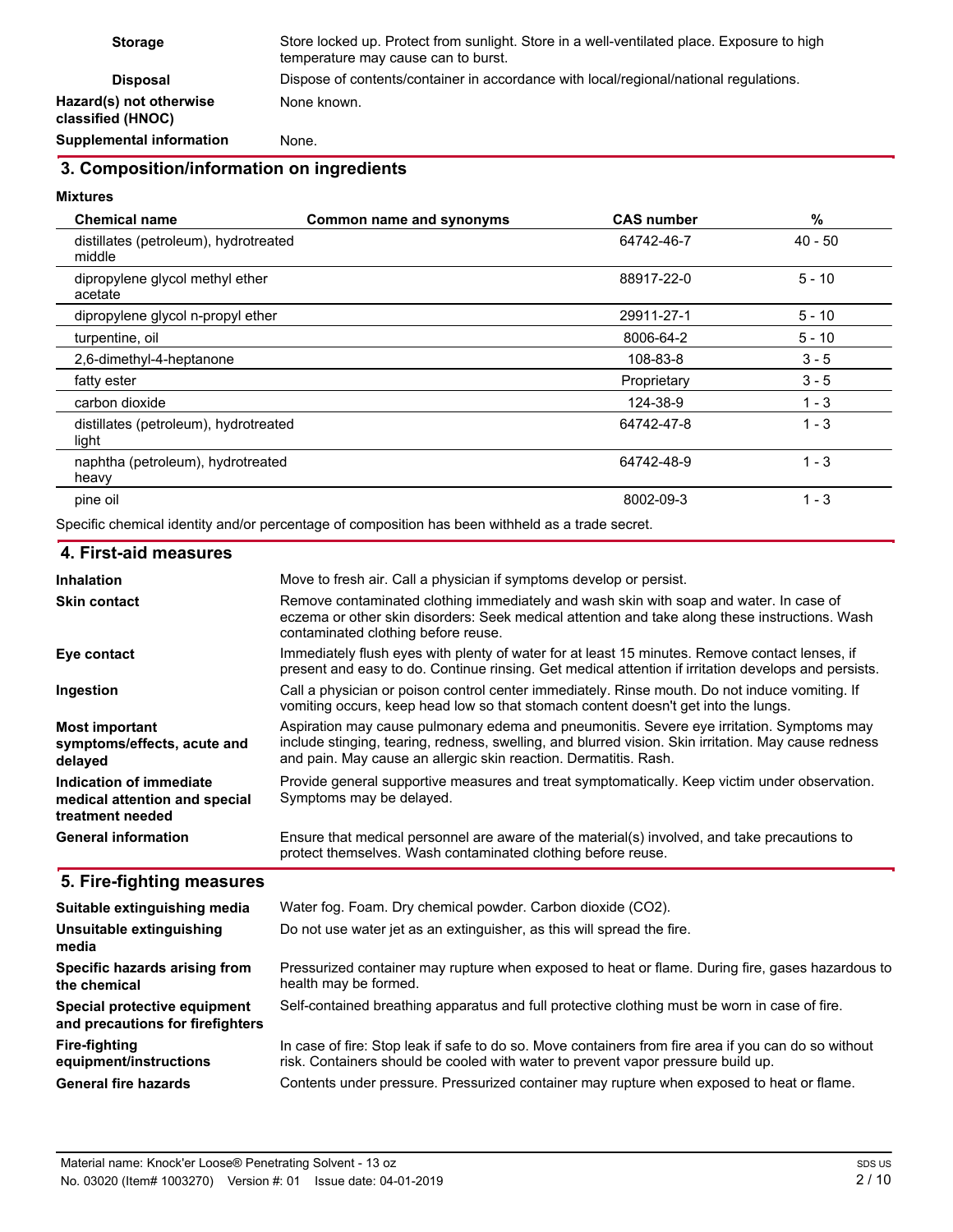## **6. Accidental release measures**

| Personal precautions,<br>protective equipment and<br>emergency procedures | Keep unnecessary personnel away. Keep people away from and upwind of spill/leak. Keep out of<br>low areas. Many gases are heavier than air and will spread along ground and collect in low or<br>confined areas (sewers, basements, tanks). Wear appropriate protective equipment and clothing<br>during clean-up. Avoid breathing mist/vapors. Emergency personnel need self-contained breathing<br>equipment. Do not touch damaged containers or spilled material unless wearing appropriate<br>protective clothing. Ventilate closed spaces before entering them. Local authorities should be<br>advised if significant spillages cannot be contained. For personal protection, see section 8 of the<br>SDS.                                                                                                                                                                                                                                                           |
|---------------------------------------------------------------------------|---------------------------------------------------------------------------------------------------------------------------------------------------------------------------------------------------------------------------------------------------------------------------------------------------------------------------------------------------------------------------------------------------------------------------------------------------------------------------------------------------------------------------------------------------------------------------------------------------------------------------------------------------------------------------------------------------------------------------------------------------------------------------------------------------------------------------------------------------------------------------------------------------------------------------------------------------------------------------|
| <b>Methods and materials for</b><br>containment and cleaning up           | Eliminate all ignition sources (no smoking, flares, sparks, or flames in immediate area). Keep<br>combustibles (wood, paper, oil, etc.) away from spilled material. This product is miscible in water.<br>Prevent product from entering drains. Stop the flow of material, if this is without risk. Wipe up with<br>absorbent material (e.g. cloth, fleece). Clean surface thoroughly to remove residual contamination.<br>For waste disposal, see section 13 of the SDS.                                                                                                                                                                                                                                                                                                                                                                                                                                                                                                 |
| <b>Environmental precautions</b>                                          | Avoid release to the environment. Inform appropriate managerial or supervisory personnel of all<br>environmental releases. Prevent further leakage or spillage if safe to do so. Avoid discharge into<br>drains, water courses or onto the ground.                                                                                                                                                                                                                                                                                                                                                                                                                                                                                                                                                                                                                                                                                                                        |
| 7. Handling and storage                                                   |                                                                                                                                                                                                                                                                                                                                                                                                                                                                                                                                                                                                                                                                                                                                                                                                                                                                                                                                                                           |
| <b>Precautions for safe handling</b>                                      | Pressurized container: Do not pierce or burn, even after use. Do not use if spray button is missing<br>or defective. Do not spray on a naked flame or any other incandescent material. Do not smoke<br>while using or until sprayed surface is thoroughly dry. Do not cut, weld, solder, drill, grind, or<br>expose containers to heat, flame, sparks, or other sources of ignition. Use caution around<br>energized equipment. The metal container will conduct electricity if it contacts a live source. This<br>may result in injury to the user from electrical shock and/or flash fire. Avoid breathing mist/vapors.<br>Avoid contact with eyes, skin, and clothing. Avoid prolonged exposure. Use only in well-ventilated<br>areas. Wear appropriate personal protective equipment. Wash hands thoroughly after handling.<br>Avoid release to the environment. Observe good industrial hygiene practices. For product usage<br>instructions, see the product label. |
| Conditions for safe storage,                                              | Level 1 Aerosol.                                                                                                                                                                                                                                                                                                                                                                                                                                                                                                                                                                                                                                                                                                                                                                                                                                                                                                                                                          |
| including any incompatibilities                                           | Contents under pressure. Do not expose to heat or store at temperatures above 120°F/49°C as<br>can may burst. Do not puncture, incinerate or crush. Do not handle or store near an open flame,<br>heat or other sources of ignition. Store in tightly closed container. Store in a well-ventilated place.<br>Stored containers should be periodically checked for general condition and leakage. Store away<br>from incompatible materials (see Section 10 of the SDS).                                                                                                                                                                                                                                                                                                                                                                                                                                                                                                   |

## **8. Exposure controls/personal protection**

### **Occupational exposure limits**

#### **US. OSEA Table Z-1 Limits for Air Contaminants (29 CFR 1910.1000)**

| <b>Components</b>                                                   | <b>Type</b> | Value            | Form  |
|---------------------------------------------------------------------|-------------|------------------|-------|
| 2,6-dimethyl-4-heptanone<br>(CAS 108-83-8)                          | PEL         | 290 mg/m3        |       |
|                                                                     |             | 50 ppm           |       |
| carbon dioxide (CAS<br>$124 - 38 - 9$                               | <b>PEL</b>  | 9000 mg/m3       |       |
|                                                                     |             | 5000 ppm         |       |
| distillates (petroleum),<br>hydrotreated middle (CAS<br>64742-46-7) | <b>PEL</b>  | $5 \text{ mg/m}$ | Mist. |
| turpentine, oil (CAS<br>8006-64-2)                                  | <b>PEL</b>  | 560 mg/m3        |       |
|                                                                     |             | $100$ ppm        |       |
| <b>US. ACGIH Threshold Limit Values</b>                             |             |                  |       |
| <b>Components</b>                                                   | <b>Type</b> | Value            | Form  |
| 2,6-dimethyl-4-heptanone<br>(CAS 108-83-8)                          | <b>TWA</b>  | 25 ppm           |       |
| carbon dioxide (CAS<br>$124 - 38 - 9$                               | <b>STEL</b> | 30000 ppm        |       |
|                                                                     | <b>TWA</b>  | 5000 ppm         |       |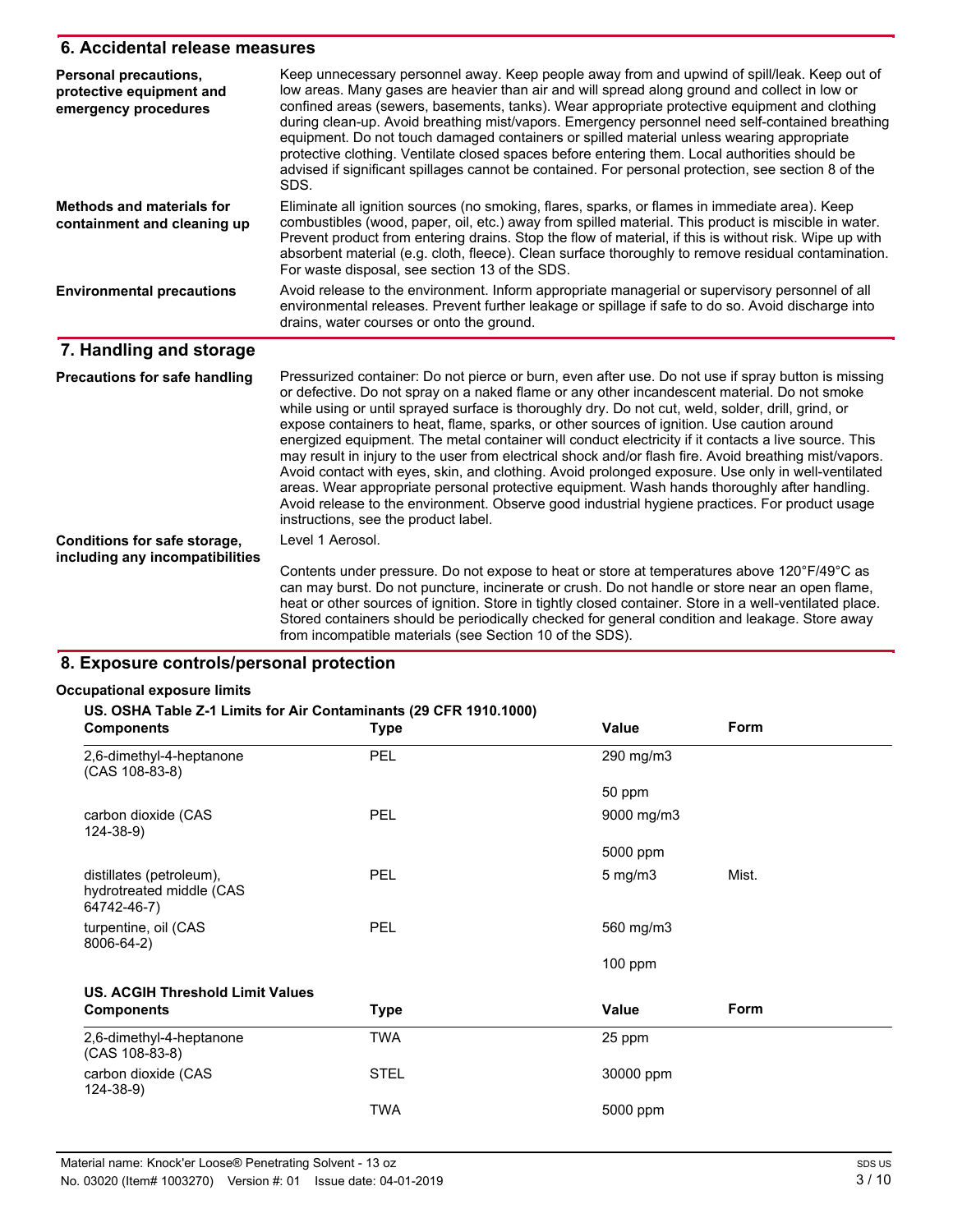| <b>US. ACGIH Threshold Limit Values</b><br><b>Components</b>        | <b>Type</b>                                                                                                                                                                                                                                                                                                                                                                                                                        | Value        | Form                |
|---------------------------------------------------------------------|------------------------------------------------------------------------------------------------------------------------------------------------------------------------------------------------------------------------------------------------------------------------------------------------------------------------------------------------------------------------------------------------------------------------------------|--------------|---------------------|
| distillates (petroleum),<br>hydrotreated middle (CAS<br>64742-46-7) | <b>TWA</b>                                                                                                                                                                                                                                                                                                                                                                                                                         | $5$ mg/m $3$ | Inhalable fraction. |
| turpentine, oil (CAS<br>8006-64-2)                                  | <b>TWA</b>                                                                                                                                                                                                                                                                                                                                                                                                                         | 20 ppm       |                     |
| US. NIOSH: Pocket Guide to Chemical Hazards                         |                                                                                                                                                                                                                                                                                                                                                                                                                                    |              |                     |
| <b>Components</b>                                                   | <b>Type</b>                                                                                                                                                                                                                                                                                                                                                                                                                        | <b>Value</b> | Form                |
| 2,6-dimethyl-4-heptanone<br>$(CAS 108-83-8)$                        | <b>TWA</b>                                                                                                                                                                                                                                                                                                                                                                                                                         | 150 mg/m3    |                     |
|                                                                     |                                                                                                                                                                                                                                                                                                                                                                                                                                    | 25 ppm       |                     |
| carbon dioxide (CAS<br>$124 - 38 - 9$                               | <b>STEL</b>                                                                                                                                                                                                                                                                                                                                                                                                                        | 54000 mg/m3  |                     |
|                                                                     |                                                                                                                                                                                                                                                                                                                                                                                                                                    | 30000 ppm    |                     |
|                                                                     | <b>TWA</b>                                                                                                                                                                                                                                                                                                                                                                                                                         | 9000 mg/m3   |                     |
|                                                                     |                                                                                                                                                                                                                                                                                                                                                                                                                                    | 5000 ppm     |                     |
| distillates (petroleum).<br>hydrotreated light (CAS<br>64742-47-8)  | <b>TWA</b>                                                                                                                                                                                                                                                                                                                                                                                                                         | 100 mg/m3    |                     |
| distillates (petroleum),<br>hydrotreated middle (CAS<br>64742-46-7) | <b>STEL</b>                                                                                                                                                                                                                                                                                                                                                                                                                        | 10 $mg/m3$   | Mist.               |
|                                                                     | <b>TWA</b>                                                                                                                                                                                                                                                                                                                                                                                                                         | $5$ mg/m $3$ | Mist.               |
| turpentine, oil (CAS<br>8006-64-2)                                  | <b>TWA</b>                                                                                                                                                                                                                                                                                                                                                                                                                         | 560 mg/m3    |                     |
|                                                                     |                                                                                                                                                                                                                                                                                                                                                                                                                                    | $100$ ppm    |                     |
| <b>Biological limit values</b>                                      | No biological exposure limits noted for the ingredient(s).                                                                                                                                                                                                                                                                                                                                                                         |              |                     |
| Appropriate engineering<br>controls                                 | Good general ventilation (typically 10 air changes per hour) should be used. Ventilation rates<br>should be matched to conditions. If applicable, use process enclosures, local exhaust ventilation,<br>or other engineering controls to maintain airborne levels below recommended exposure limits. If<br>exposure limits have not been established, maintain airborne levels to an acceptable level. Provide<br>eyewash station. |              |                     |
|                                                                     | Individual protection measures, such as personal protective equipment                                                                                                                                                                                                                                                                                                                                                              |              |                     |
| <b>Eye/face protection</b>                                          | Wear safety glasses with side shields (or goggles).                                                                                                                                                                                                                                                                                                                                                                                |              |                     |
| <b>Skin protection</b>                                              |                                                                                                                                                                                                                                                                                                                                                                                                                                    |              |                     |
| <b>Hand protection</b>                                              | Wear protective gloves such as: Nitrile. Rubber.                                                                                                                                                                                                                                                                                                                                                                                   |              |                     |
| <b>Other</b>                                                        | Wear appropriate chemical resistant clothing.                                                                                                                                                                                                                                                                                                                                                                                      |              |                     |
| <b>Respiratory protection</b>                                       | If engineering controls are not feasible or if exposure exceeds the applicable exposure limits, use a<br>NIOSH-approved cartridge respirator with an organic vapor cartridge. Use a self-contained<br>breathing apparatus in confined spaces and for emergencies. Air monitoring is needed to<br>determine actual employee exposure levels.                                                                                        |              |                     |
| <b>Thermal hazards</b>                                              | Wear appropriate thermal protective clothing, when necessary.                                                                                                                                                                                                                                                                                                                                                                      |              |                     |
| <b>General hygiene</b><br>considerations                            | When using do not smoke. Always observe good personal hygiene measures, such as washing<br>after handling the material and before eating, drinking, and/or smoking. Routinely wash work<br>clothing and protective equipment to remove contaminants. Contaminated work clothing should not<br>be allowed out of the workplace.                                                                                                     |              |                     |

| <b>Physical state</b> | Liquid.        |
|-----------------------|----------------|
| Form                  | Aerosol.       |
| Color                 | Red.           |
| Odor                  | Pleasant pine. |
| <b>Odor threshold</b> | Not available. |
| pH                    | Not available. |
|                       |                |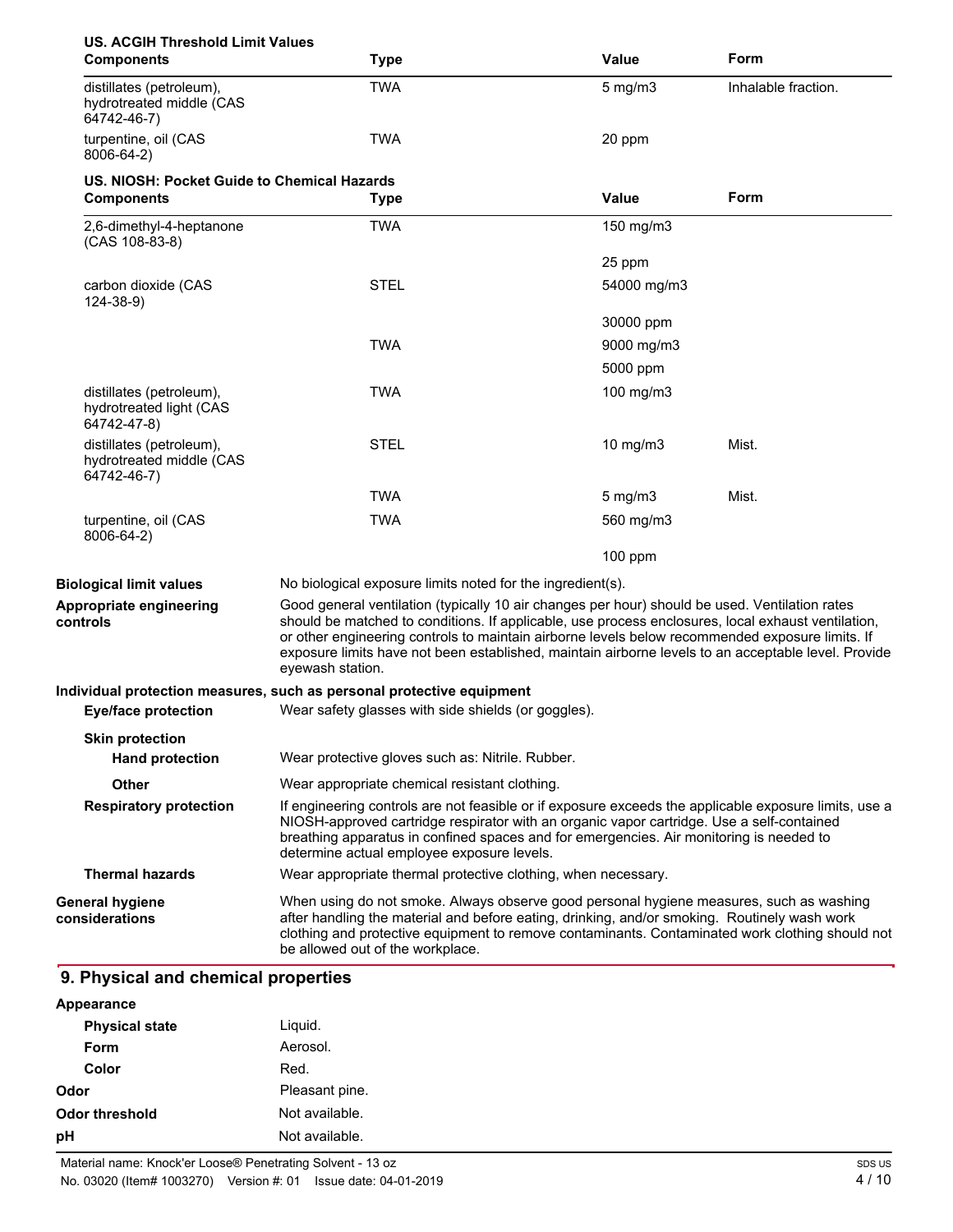| Melting point/freezing point                      | -121 $\degree$ F (-85 $\degree$ C) estimated                                                                                                                             |
|---------------------------------------------------|--------------------------------------------------------------------------------------------------------------------------------------------------------------------------|
| Initial boiling point and boiling                 | 300 °F (148.9 °C) estimated                                                                                                                                              |
| range                                             |                                                                                                                                                                          |
| <b>Flash point</b>                                | 147 °F (63.9 °C) Setaflash                                                                                                                                               |
| <b>Evaporation rate</b>                           | Moderate.                                                                                                                                                                |
| Flammability (solid, gas)                         | Not available.                                                                                                                                                           |
| Upper/lower flammability or explosive limits      |                                                                                                                                                                          |
| <b>Flammability limit - lower</b><br>(%)          | 0.6 % estimated                                                                                                                                                          |
| <b>Flammability limit - upper</b><br>$(\% )$      | 8.3 % estimated                                                                                                                                                          |
| Vapor pressure                                    | 1958.8 hPa estimated                                                                                                                                                     |
| <b>Vapor density</b>                              | $> 1$ (air = 1)                                                                                                                                                          |
| <b>Relative density</b>                           | 0.86                                                                                                                                                                     |
| Solubility(ies)                                   |                                                                                                                                                                          |
| Solubility (water)                                | Negligible.                                                                                                                                                              |
| <b>Partition coefficient</b><br>(n-octanol/water) | Not available.                                                                                                                                                           |
| <b>Auto-ignition temperature</b>                  | 401 °F (205 °C) estimated                                                                                                                                                |
| <b>Decomposition temperature</b>                  | Not available.                                                                                                                                                           |
| <b>Viscosity</b>                                  | Not available.                                                                                                                                                           |
| <b>Percent volatile</b>                           | 96.4 % estimated                                                                                                                                                         |
| 10. Stability and reactivity                      |                                                                                                                                                                          |
| <b>Reactivity</b>                                 | The product is stable and non-reactive under normal conditions of use, storage and transport.                                                                            |
| <b>Chemical stability</b>                         | Material is stable under normal conditions.                                                                                                                              |
| <b>Possibility of hazardous</b><br>reactions      | No dangerous reaction known under conditions of normal use.                                                                                                              |
| <b>Conditions to avoid</b>                        | Keep away from heat, hot surfaces, sparks, open flames and other ignition sources. Avoid<br>temperatures exceeding the flash point. Contact with incompatible materials. |
| Incompatible materials                            | Strong oxidizing agents. Chlorine.                                                                                                                                       |
| <b>Hazardous decomposition</b><br>products        | Aldehydes. Ketones. Organic acids. Carbon oxides.                                                                                                                        |

### **Information on likely routes of exposure**

| <b>Inhalation</b>                                                                  | Prolonged inhalation may be harmful.                                                                                                                                                                                                                                  |
|------------------------------------------------------------------------------------|-----------------------------------------------------------------------------------------------------------------------------------------------------------------------------------------------------------------------------------------------------------------------|
| <b>Skin contact</b>                                                                | Causes skin irritation. May cause an allergic skin reaction.                                                                                                                                                                                                          |
| Eye contact                                                                        | Causes serious eye irritation.                                                                                                                                                                                                                                        |
| Ingestion                                                                          | Droplets of the product aspirated into the lungs through ingestion or vomiting may cause a serious<br>chemical pneumonia.                                                                                                                                             |
| Symptoms related to the<br>physical, chemical and<br>toxicological characteristics | Aspiration may cause pulmonary edema and pneumonitis. Severe eye irritation. Symptoms may<br>include stinging, tearing, redness, swelling, and blurred vision. Skin irritation. May cause redness<br>and pain. May cause an allergic skin reaction. Dermatitis. Rash. |
|                                                                                    |                                                                                                                                                                                                                                                                       |

### **Information on toxicological effects**

Acute toxicity **May be fatal if swallowed and enters airways.** 

| <b>Components</b> | <b>Species</b>                          | <b>Test Results</b> |  |
|-------------------|-----------------------------------------|---------------------|--|
|                   | 2,6-dimethyl-4-heptanone (CAS 108-83-8) |                     |  |
| <b>Acute</b>      |                                         |                     |  |
| <b>Dermal</b>     |                                         |                     |  |
| LD50              | Rabbit                                  | 16200 mg/kg         |  |
| <b>Inhalation</b> |                                         |                     |  |
| <b>LC50</b>       | Rat                                     | $> 5$ mg/l, 4 hours |  |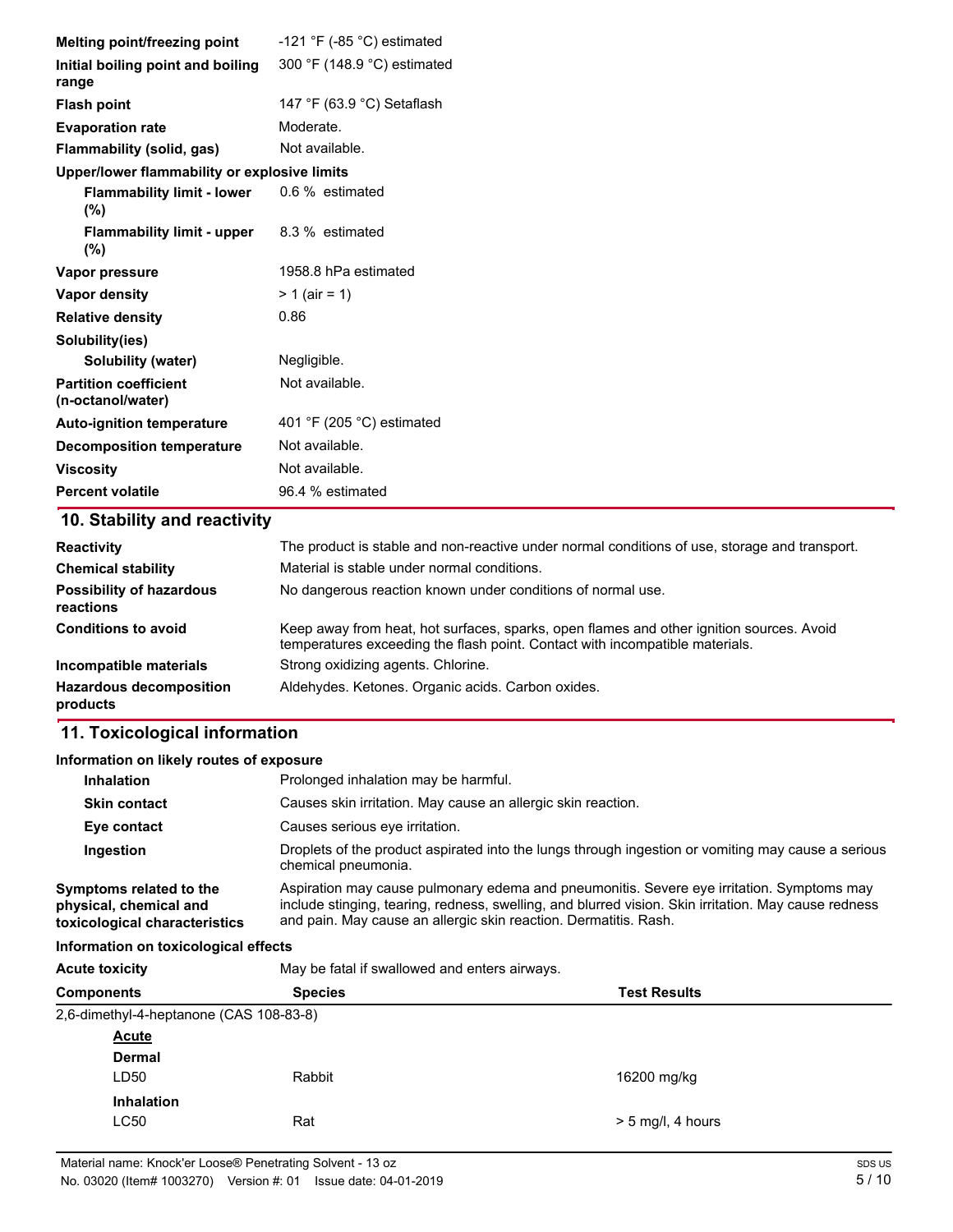| <b>Components</b>                                            | <b>Species</b>                                                                                                      | <b>Test Results</b>     |
|--------------------------------------------------------------|---------------------------------------------------------------------------------------------------------------------|-------------------------|
| Oral                                                         |                                                                                                                     |                         |
| LD50                                                         | Rat                                                                                                                 | 5285 mg/kg              |
| carbon dioxide (CAS 124-38-9)                                |                                                                                                                     |                         |
| <b>Acute</b>                                                 |                                                                                                                     |                         |
| Inhalation                                                   |                                                                                                                     |                         |
| Gas                                                          |                                                                                                                     |                         |
| <b>LC50</b>                                                  | Rat                                                                                                                 | 470000 ppm, 30 minutes  |
| dipropylene glycol n-propyl ether (CAS 29911-27-1)           |                                                                                                                     |                         |
| <b>Acute</b>                                                 |                                                                                                                     |                         |
| <b>Dermal</b>                                                |                                                                                                                     |                         |
| LD50                                                         | Rabbit                                                                                                              | > 2000 mg/kg            |
|                                                              |                                                                                                                     | 5340 mg/kg              |
| Oral                                                         |                                                                                                                     |                         |
| LD50                                                         | Rat                                                                                                                 | > 2000 mg/kg            |
|                                                              |                                                                                                                     | 1475 mg/kg              |
| distillates (petroleum), hydrotreated light (CAS 64742-47-8) |                                                                                                                     |                         |
| <b>Acute</b>                                                 |                                                                                                                     |                         |
| <b>Dermal</b>                                                |                                                                                                                     |                         |
| LD50                                                         | Rat                                                                                                                 | > 2000 mg/kg            |
| <b>Inhalation</b><br><b>LC50</b>                             | Rat                                                                                                                 |                         |
|                                                              |                                                                                                                     | $> 5.2$ mg/l, 4 hours   |
| Oral<br>LD50                                                 | Rat                                                                                                                 |                         |
|                                                              |                                                                                                                     | > 5000 mg/kg, 2.5 hours |
| naphtha (petroleum), hydrotreated heavy (CAS 64742-48-9)     |                                                                                                                     |                         |
| <b>Acute</b><br><b>Dermal</b>                                |                                                                                                                     |                         |
| LD50                                                         | Rabbit                                                                                                              | > 2000 mg/kg            |
| Oral                                                         |                                                                                                                     |                         |
| LD50                                                         | Rat                                                                                                                 | > 5000 mg/kg            |
| turpentine, oil (CAS 8006-64-2)                              |                                                                                                                     |                         |
| <b>Acute</b>                                                 |                                                                                                                     |                         |
| Inhalation                                                   |                                                                                                                     |                         |
| <b>LC50</b>                                                  | Rat                                                                                                                 | 3590 mg/l, 1 Hours      |
| Oral                                                         |                                                                                                                     |                         |
| LD50                                                         | Rat                                                                                                                 | 5760 mg/kg              |
| Skin corrosion/irritation                                    | Causes skin irritation.                                                                                             |                         |
| Serious eye damage/eye                                       | Causes serious eye irritation.                                                                                      |                         |
| <i>irritation</i>                                            |                                                                                                                     |                         |
| Respiratory or skin sensitization                            |                                                                                                                     |                         |
| <b>ACGIH sensitization</b>                                   |                                                                                                                     |                         |
| (CAS 8006-64-2)                                              | TURPENTINE AND SELECTED MONOTERPENES<br>Dermal sensitization                                                        |                         |
| <b>Respiratory sensitization</b>                             | Not a respiratory sensitizer.                                                                                       |                         |
| <b>Skin sensitization</b>                                    | May cause an allergic skin reaction.                                                                                |                         |
| Germ cell mutagenicity                                       | No data available to indicate product or any components present at greater than 0.1% are<br>mutagenic or genotoxic. |                         |
| Carcinogenicity                                              | Not classifiable as to carcinogenicity to humans.                                                                   |                         |
|                                                              | IARC Monographs. Overall Evaluation of Carcinogenicity                                                              |                         |
| Not listed.                                                  |                                                                                                                     |                         |
| Not regulated.                                               | OSHA Specifically Regulated Substances (29 CFR 1910.1001-1052)                                                      |                         |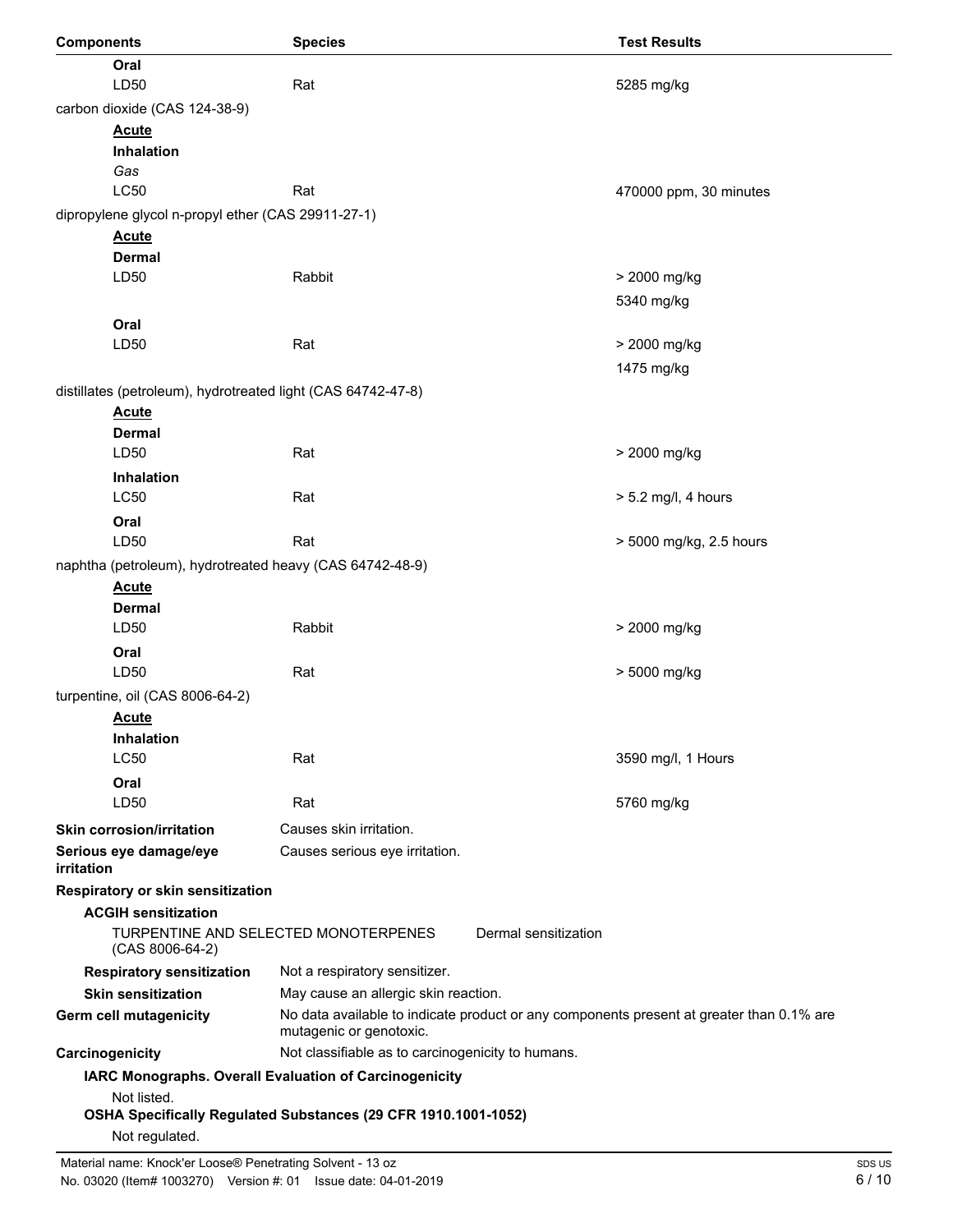|                                                              | US. National Toxicology Program (NTP) Report on Carcinogens                  |
|--------------------------------------------------------------|------------------------------------------------------------------------------|
| Not listed.                                                  |                                                                              |
| <b>Reproductive toxicity</b>                                 | This product is not expected to cause reproductive or developmental effects. |
| <b>Specific target organ toxicity -</b><br>single exposure   | Not classified.                                                              |
| <b>Specific target organ toxicity -</b><br>repeated exposure | Not classified.                                                              |
| Aspiration hazard                                            | May be fatal if swallowed and enters airways.                                |
| <b>Chronic effects</b>                                       | Prolonged inhalation may be harmful.                                         |
|                                                              |                                                                              |

## **12. Ecological information**

| <b>Ecotoxicity</b>                                           | Toxic to aquatic life with long lasting effects. |                                                                                                                                                                                                                                                                                                                                                                                                                  |                       |  |
|--------------------------------------------------------------|--------------------------------------------------|------------------------------------------------------------------------------------------------------------------------------------------------------------------------------------------------------------------------------------------------------------------------------------------------------------------------------------------------------------------------------------------------------------------|-----------------------|--|
| <b>Components</b>                                            |                                                  | <b>Test Results</b><br><b>Species</b>                                                                                                                                                                                                                                                                                                                                                                            |                       |  |
| dipropylene glycol n-propyl ether (CAS 29911-27-1)           |                                                  |                                                                                                                                                                                                                                                                                                                                                                                                                  |                       |  |
| <b>Aquatic</b>                                               |                                                  |                                                                                                                                                                                                                                                                                                                                                                                                                  |                       |  |
| Acute                                                        |                                                  |                                                                                                                                                                                                                                                                                                                                                                                                                  |                       |  |
| Crustacea                                                    | <b>EC50</b>                                      | Water flea (Daphnia magna)                                                                                                                                                                                                                                                                                                                                                                                       | > 100 mg/l, 48 hours  |  |
| <b>Fish</b>                                                  | <b>LC50</b>                                      | Rainbow trout, donaldson trout<br>(Oncorhynchus mykiss)                                                                                                                                                                                                                                                                                                                                                          | > 100 mg/l, 96 hours  |  |
| distillates (petroleum), hydrotreated light (CAS 64742-47-8) |                                                  |                                                                                                                                                                                                                                                                                                                                                                                                                  |                       |  |
| <b>Aquatic</b>                                               |                                                  |                                                                                                                                                                                                                                                                                                                                                                                                                  |                       |  |
| Acute                                                        |                                                  |                                                                                                                                                                                                                                                                                                                                                                                                                  |                       |  |
| Crustacea                                                    | <b>EC50</b>                                      | Water flea (Daphnia magna)                                                                                                                                                                                                                                                                                                                                                                                       | > 1000 mg/l, 48 hours |  |
| Fish                                                         | <b>LC50</b>                                      | Rainbow trout, donaldson trout<br>(Oncorhynchus mykiss)                                                                                                                                                                                                                                                                                                                                                          | > 1000 mg/l, 96 hours |  |
| <b>Persistence and degradability</b>                         |                                                  | No data is available on the degradability of any ingredients in the mixture.                                                                                                                                                                                                                                                                                                                                     |                       |  |
| <b>Bioaccumulative potential</b>                             |                                                  |                                                                                                                                                                                                                                                                                                                                                                                                                  |                       |  |
| Partition coefficient n-octanol / water (log Kow)            |                                                  |                                                                                                                                                                                                                                                                                                                                                                                                                  |                       |  |
| dipropylene glycol n-propyl ether                            |                                                  | 0.87 OECD 107<br>0.88 OECD 107                                                                                                                                                                                                                                                                                                                                                                                   |                       |  |
| <b>Mobility in soil</b>                                      |                                                  | No data available.                                                                                                                                                                                                                                                                                                                                                                                               |                       |  |
| Other adverse effects                                        |                                                  | Not available.                                                                                                                                                                                                                                                                                                                                                                                                   |                       |  |
| 13. Disposal considerations                                  |                                                  |                                                                                                                                                                                                                                                                                                                                                                                                                  |                       |  |
| <b>Disposal instructions</b>                                 |                                                  | The dispensed liquid product is not a RCRA hazardous waste (See 40 CFR Part 261.20 - 261.33).<br>Empty container can be recycled. Contents under pressure. Do not puncture, incinerate or crush.<br>Do not allow this material to drain into sewers/water supplies. Do not contaminate ponds,<br>waterways or ditches with chemical or used container. Dispose in accordance with all applicable<br>regulations. |                       |  |
| Hazardous waste code                                         |                                                  | Not regulated.                                                                                                                                                                                                                                                                                                                                                                                                   |                       |  |
| <b>Contaminated packaging</b>                                | disposal.                                        | Since emptied containers may retain product residue, follow label warnings even after container is<br>emptied. Empty containers should be taken to an approved waste handling site for recycling or                                                                                                                                                                                                              |                       |  |
| 14. Transport information                                    |                                                  |                                                                                                                                                                                                                                                                                                                                                                                                                  |                       |  |
|                                                              |                                                  |                                                                                                                                                                                                                                                                                                                                                                                                                  |                       |  |

| ັ                            |                                                                         |
|------------------------------|-------------------------------------------------------------------------|
| UN number                    | UN1950                                                                  |
| UN proper shipping name      | Aerosols, non-flammable, Limited Quantity                               |
| Transport hazard class(es)   |                                                                         |
| <b>Class</b>                 | 2.2                                                                     |
| <b>Subsidiary risk</b>       |                                                                         |
| Label(s)                     | 2.2                                                                     |
| <b>Packing group</b>         | Not applicable.                                                         |
| Special precautions for user | Read safety instructions, SDS and emergency procedures before handling. |
| <b>Packaging exceptions</b>  | 306                                                                     |
| Packaging non bulk           | None                                                                    |
| Packaging bulk               | None                                                                    |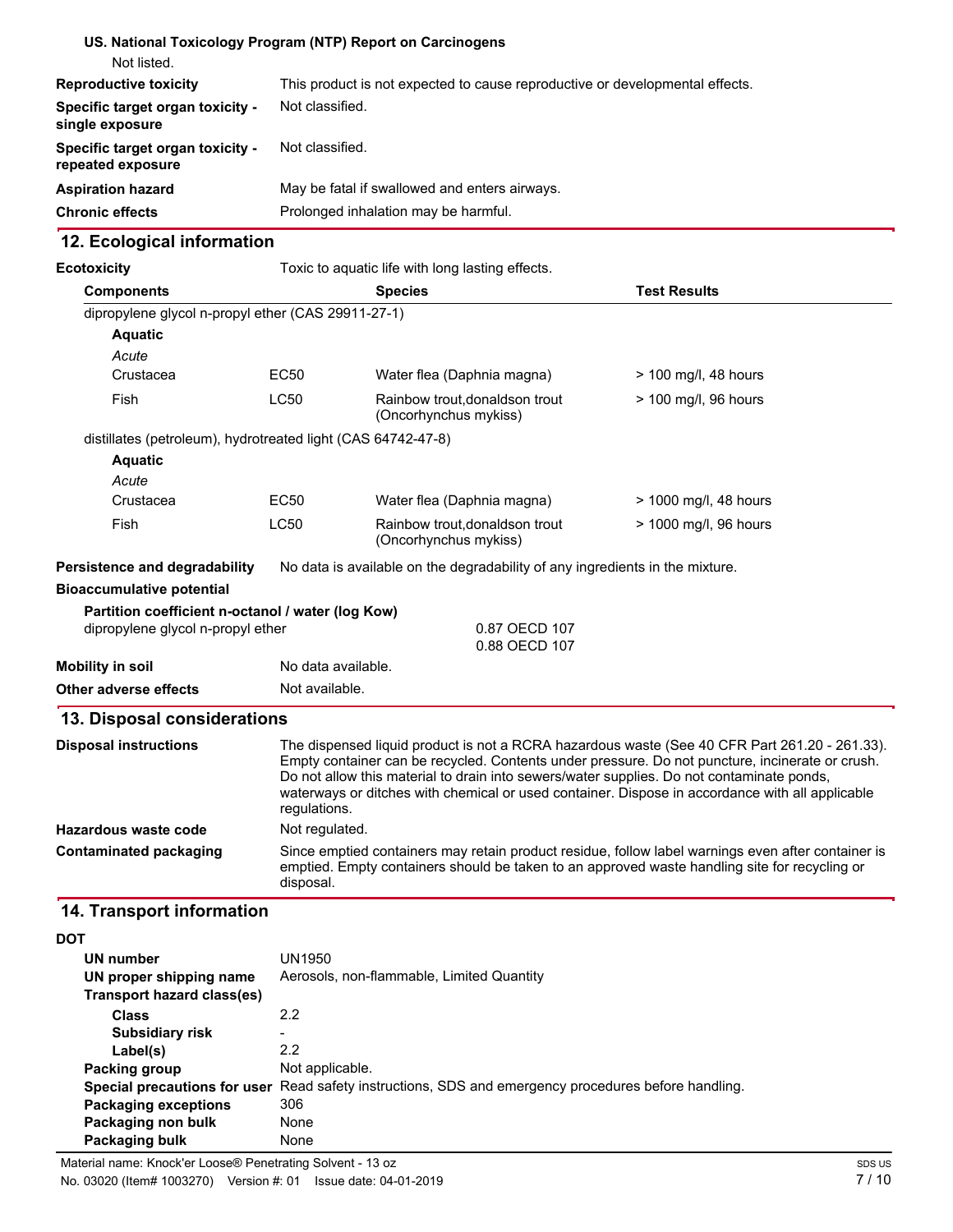## **IATA**

|             | UN number                       | UN1950                                                                                               |
|-------------|---------------------------------|------------------------------------------------------------------------------------------------------|
|             | UN proper shipping name         | Aerosols, non-flammable, Limited Quantity                                                            |
|             | Transport hazard class(es)      |                                                                                                      |
|             | Class                           | 2.2                                                                                                  |
|             | <b>Subsidiary risk</b>          |                                                                                                      |
|             | Packing group                   | Not applicable.                                                                                      |
|             | <b>ERG Code</b>                 | 21                                                                                                   |
|             | <b>Other information</b>        | Special precautions for user Read safety instructions, SDS and emergency procedures before handling. |
|             | Passenger and cargo<br>aircraft | Allowed with restrictions.                                                                           |
|             | Cargo aircraft only             | Allowed with restrictions.                                                                           |
| <b>IMDG</b> |                                 |                                                                                                      |
|             | <b>UN number</b>                | UN1950                                                                                               |
|             | UN proper shipping name         | <b>AEROSOLS, Limited Quantity</b>                                                                    |
|             | Transport hazard class(es)      |                                                                                                      |
|             | Class                           | 2.2                                                                                                  |
|             | <b>Subsidiary risk</b>          |                                                                                                      |
|             | Packing group                   | Not applicable.                                                                                      |
|             | <b>Environmental hazards</b>    |                                                                                                      |
|             | <b>Marine pollutant</b>         | Yes, but exempt from the regulations.                                                                |
|             | EmS                             | $F-D$ , $S-U$                                                                                        |
|             |                                 | Special precautions for user Read safety instructions, SDS and emergency procedures before handling. |
|             |                                 |                                                                                                      |





## **15. Regulatory information**

**US federal regulations**

This product is a "Hazardous Chemical" as defined by the OSHA Hazard Communication Standard, 29 CFR 1910.1200.

## **TSCA Section 12(b) Export Notification (40 CFR 707, Subpt. D)**

Not regulated.

## **SARA 304 Emergency release notification**

Not regulated.

## **OSEA Specifically Regulated Substances (29 CFR 1910.1001-1052)**

Not regulated.

## **CERCLA Eazardous Substance List (40 CFR 302.4)**

Not listed.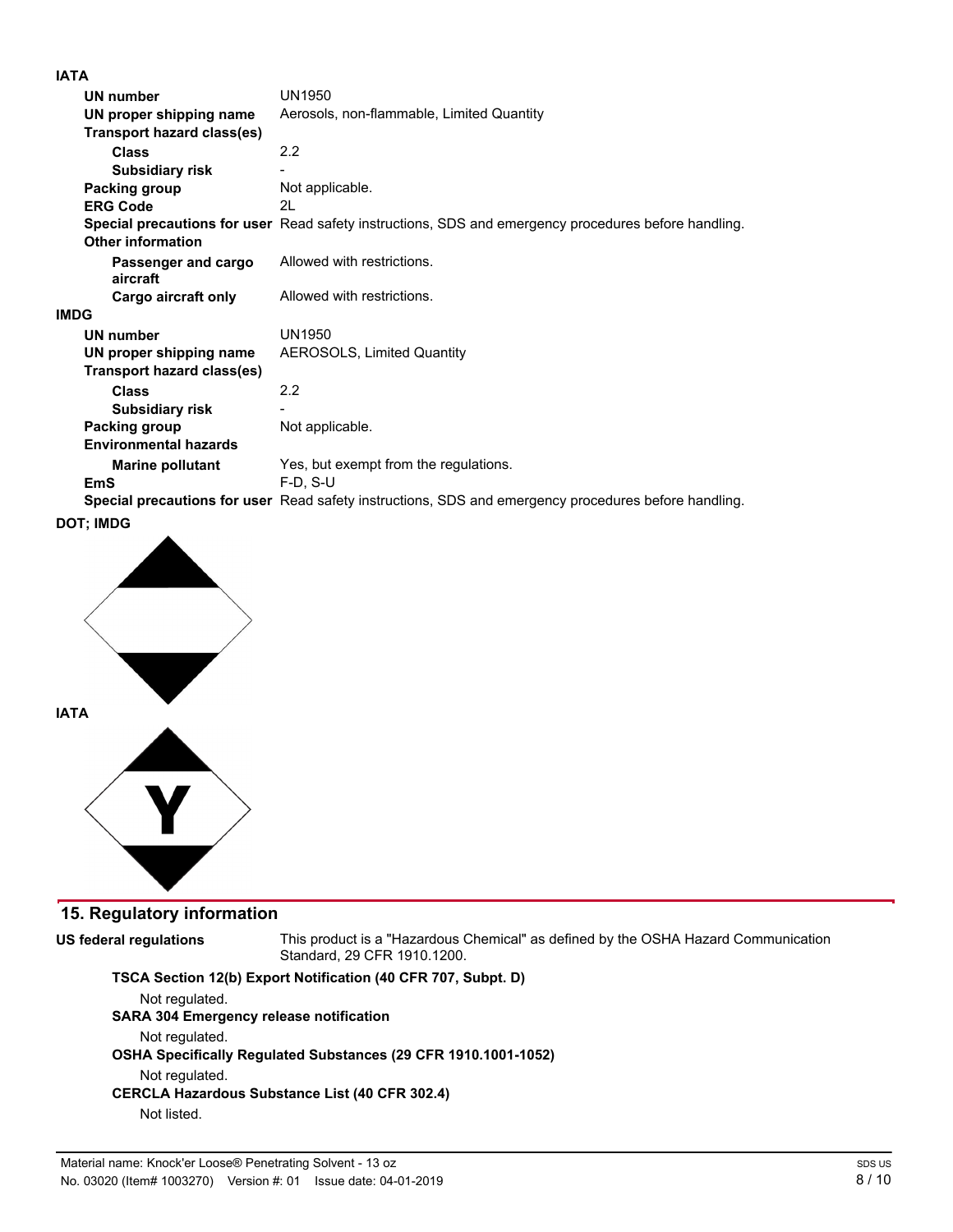#### **CERCLA Eazardous Substances: Reportable quantity**

Not listed.

Spills or releases resulting in the loss of any ingredient at or above its RQ require immediate notification to the National Response Center (800-424-8802) and to your Local Emergency Planning Committee.

#### **Other federal regulations**

#### **Clean Air Act (CAA) Section 112 Hazardous Air Pollutants (HAPs) List**

Not regulated.

**Clean Air Act (CAA) Section 112(r) Accidental Release Prevention (40 CFR 68.130)**

Not regulated.

**Safe Drinking Water Act** Not regulated.

# **(SDWA)**

### FEMA Priority Substances Respiratory Health and Safety in the Flavor Manufacturing Workplace

| 2,6-dimethyl-4-heptanone (CAS 108-83-8) | Other Flavoring Substances with OSHA PEL's |
|-----------------------------------------|--------------------------------------------|
|-----------------------------------------|--------------------------------------------|

**Food and Drug** Not regulated. **Administration (FDA)**

## **Superfund Amendments and Reauthorization Act of 1986 (SARA)**

| <b>Classified hazard</b> | Gas under pressure                   |
|--------------------------|--------------------------------------|
| categories               | Skin corrosion or irritation         |
|                          | Serious eye damage or eye irritation |
|                          | Respiratory or skin sensitization    |
|                          | Aspiration hazard                    |

#### **SARA 302 Extremely hazardous substance**

Not listed.

### **SARA 311/312 Eazardous** Yes **chemical**

#### **SARA 313 (TRI reporting)** Not regulated.

#### **US state regulations**

#### **US. New Jersey Worker and Community Right-to-Know Act**

2,6-dimethyl-4-heptanone (CAS 108-83-8) carbon dioxide (CAS 124-38-9) pine oil (CAS 8002-09-3) turpentine, oil (CAS 8006-64-2)

## **US. Massachusetts RTK - Substance List**

2,6-dimethyl-4-heptanone (CAS 108-83-8) carbon dioxide (CAS 124-38-9) turpentine, oil (CAS 8006-64-2)

#### **US. Pennsylvania Worker and Community Right-to-Know Law**

2,6-dimethyl-4-heptanone (CAS 108-83-8) carbon dioxide (CAS 124-38-9) distillates (petroleum), hydrotreated light (CAS 64742-47-8) distillates (petroleum), hydrotreated middle (CAS 64742-46-7) naphtha (petroleum), hydrotreated heavy (CAS 64742-48-9)

### **US. Rhode Island RTK**

2,6-dimethyl-4-heptanone (CAS 108-83-8) carbon dioxide (CAS 124-38-9) distillates (petroleum), hydrotreated light (CAS 64742-47-8) distillates (petroleum), hydrotreated middle (CAS 64742-46-7) turpentine, oil (CAS 8006-64-2)

#### **California Proposition 65**



**WARNING:** Cancer and Reproductive Harm - www.P65Warnings.ca.gov

#### **California Proposition 65 - CRT: Listed date/Carcinogenic substance**

benzene (CAS 71-43-2) Listed: February 27, 1987 ethylbenzene (CAS 100-41-4) Listed: June 11, 2004 naphthalene (CAS 91-20-3) Listed: April 19, 2002